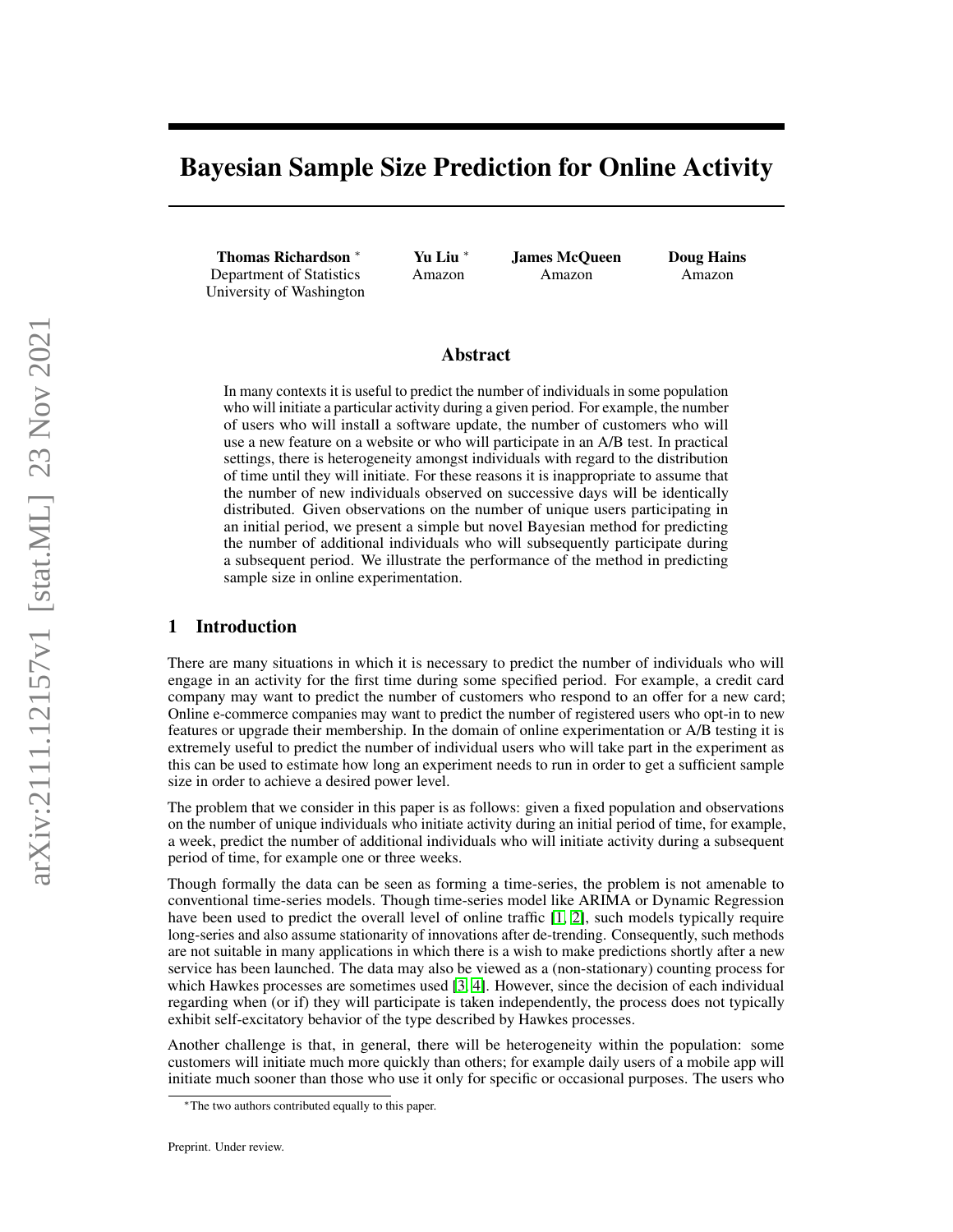are observed to initiate activity at the start of the observation period will be weighted more heavily towards frequent users than is the case subsequently. This unknown heterogeneity must be taken into account when making predictions for subsequent periods.

The primary contribution of this paper is the use of a hierarchical Bayesian Beta-Geometric model with censoring to model the heterogeneity of individuals in the population with respect to their propensity to initiate activity on any given day. Estimates for the number of additional individuals arriving in subsequent periods can then be obtained by simulating from the posterior predictive distribution. A convenient by-product of the simplicity of our model is that it is possible to sample from the posterior via straight Monte-Carlo simulation, thereby avoiding issues that may arise with Markov Chain approaches, such as assessing convergence and mixing times, which could present difficulties in large scale or fully-automated applications.

Relating the approach described here to prior work, there is a long history of using of hierarchical beta-binomial models in Bayesian statistical inference for count data; see for example, [\[5,](#page-10-4) [6,](#page-10-5) [7\]](#page-10-6). However, we are not aware of prior work that has applied these models to inference for the number of individuals initiating behavior in a given time period.

The rate at which customers participate in an online experiments, often called A/B tests, will have a great influence on the effect sizes that can be detected statistically within a given time period. Recent works outlining current best practice for such online experiments include [\[8\]](#page-10-7) and [\[9\]](#page-10-8). However, again to the best of our knowledge, previous work has not considered the specific question of predicting how many additional unique customers will be accrued in a subsequent time interval, given the number of unique customers who participated during an initial period. Such predictions are obviously of great relevance to decisions regarding the organization and scheduling of A/B experiments [\[10,](#page-10-9) [11\]](#page-10-10).

In section [2,](#page-1-0) we describe the assumptions and proposed our accrual model. In section [3,](#page-3-0) we describe how to make inferences about the number of additional individuals arriving in the second period by computing the posterior predictive distribution. In section [4](#page-6-0) we illustrate the posterior distribution, predictive distributions and demonstrate the performance of our model on a large meta-analysis of A/B experiments.

# <span id="page-1-0"></span>2 Accrual Model

Our goal here is to build a simple accrual model which uses the number of unique users or customers who first participate at day  $t, t = 1, 2, \ldots, d$  to make a prediction regarding the total number of new (unique) customers who will participate in the second period of  $d^*$  days. We take  $d = 7$  (first week) and  $d^*$  a multiple of 7 (multiple weeks) in our data analyses.

#### <span id="page-1-2"></span>2.1 Notations and Model Assumptions

Consider a set of customers indexed by  $i \in \{1, \ldots, n\}$  and "Day t" means the tth day on which it was possible to participate.

Our model will make the simplifying assumption that each customer  $i$  participates for the first time on any given day with a probability  $\pi_i$ . We will also assume that if on day  $t = 1, 2, \ldots$  a customer has never participated previously, then their probability of participating on the next day remains  $\pi_i$ . Consequently, the day of the experiment on which customer i first participates will follow a Geometric distribution with probability  $\pi_i$ .

#### <span id="page-1-1"></span>2.2 Simple Accrual model:  $\pi$  discrete

In the model that we propose below the underlying heterogeneity among customers in their behavior is described by modeling  $\pi_i$  as being drawn from a distribution with support on [0, 1]. However, to provide intuition, before describing this model, consider first the simpler setting in which  $\pi_i$  is discrete, taking 100 different uniformly spaced values:

$$
\pi_i \in \{0.01, \ldots, 0.98, 0.99, 1.00\}
$$

 $\pi_i$  can be viewed as character of a customer. Thus it make sense to group together customers with same value of  $\pi$ . Let  $N_{\pi}$  denote the number of customers in this group. Thus, in the simple setting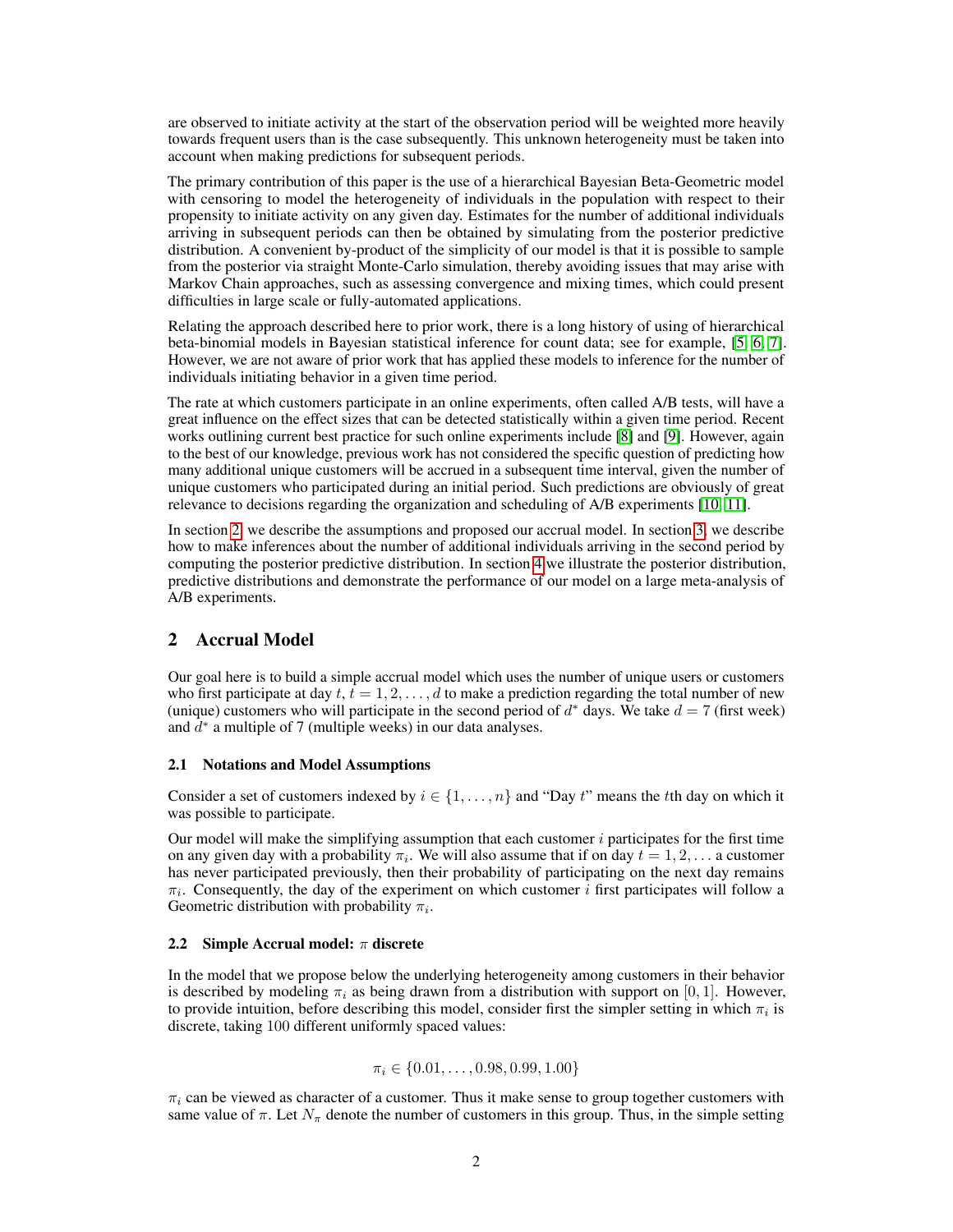described, there will be 100 groups of customers. It follows that the expected number of customers of type  $\pi$  who first participate on Day 1 will be  $\pi \times N_{\pi}$ , the expected number who first participate on Day 2 will be  $(1 - \pi)\pi N_{\pi}$ , and the expected number participating on Day k will be  $(1 - \pi)^{k-1}\pi N_{\pi}$ .

Consequently, the set of customers who participate on Day 1 will consist of the following, ordered according to the value of  $\pi$ :

$$
(0.01 \cdot N_{0.01}, 0.02 \cdot N_{0.02}, \ldots, 0.99 \cdot N_{0.99}, 1 \cdot N_1).
$$

Similarly, the set of customers who first participate on Day 2 will consist of the following:

 $(0.99 \cdot 0.01 \cdot N_{0.01}, 0.98 \cdot 0.02 \cdot N_{0.02}, \ldots, 0.01 \cdot 0.99 \cdot N_{0.99}, 0 \cdot 1 \cdot N_1).$ 

Notice that relative to Day 1, a smaller proportion of people with  $\pi = 0.99$  participate *for the first time* on Day 2, since 99% of such people already participated on Day 1. By repeating this procedure, we may simulate the number and type of customers who first participate on Day  $t$ .

#### 2.3 Accrual model: Geometric likelihood with censoring

We now consider a more realist setting in which  $\pi$  is continuous and build a model for the distribution of the participation probabilities  $\pi$ . Similar to section [2.2,](#page-1-1) given the model assumptions, the day on which individual i first participates will follow a Geometric distribution with probability  $\pi_i$ :

day on which *i* initiates 
$$
|\pi_i \sim \text{Geo}(\pi_i).
$$
 (1)

For each individual  $i \in \{1, 2, \ldots, n\}$  who participates in the first period of length d we will define  $X_i$  to be the day on which they first participated; if an individual i does never participates in the first period, then we define  $X_i = 0$ . Thus  $X_i \in \{0, 1, \ldots, d\}$ , where, for example,  $d = 7$  if the first period, for which participation data is available, is a week. We formulate the model hierarchically, with a Beta distribution over the unknown participation probabilities. The model is specified formally as follows:

<span id="page-2-0"></span>
$$
p(X_i = x_i \mid \pi_i) = \begin{cases} (1 - \pi_i)^{x_i - 1} \pi_i, & x_i \in \{1, \dots, d\}, \\ (1 - \pi_i)^d, & x_i = 0; \end{cases}
$$

$$
\pi_i \mid \alpha, \beta \sim \text{Beta}(\alpha, \beta);
$$

$$
p(\alpha, \beta) \propto (\alpha + \beta)^{-5/2}, \quad \alpha > 0, \beta > 0.
$$
 (2)

Note that the first term here can also be rewritten as:

$$
p(X_i = x_i \mid \pi_i) = \pi_i^{\mathbb{I}(x_i > 0)} (1 - \pi_i)^{(x_i - 1)\mathbb{I}(x_i > 0) + d\mathbb{I}(x_i = 0)};
$$

Here  $\propto$  indicates *proportional to*, while  $\mathbb{I}(\cdot)$  is the indicator function that takes the value 1 if the condition is true and 0 otherwise.  $p(X_i = x_i | \pi_i)$  follows a censored geometric distribution with success probability  $\pi_i$ , where values larger than d are censored and recorded as 0. We use the conjugate prior for  $\pi_i$ , which is  $Beta(\alpha, \beta)$ . The hyper prior  $p(\alpha, \beta)$  is a default prior recommended by [\[12,](#page-10-11) §5.3].

A graphical depiction of the proposed model is in Figure [1.](#page-3-1)  $\pi_i$  is the individual-specific probability of customer *i* participating on a given day. As described above,  $\pi_i$  can be viewed as describing a given customer's propensity to initiate activity. Similarly, the hyper-parameters  $\alpha$ ,  $\beta$  which determine the distribution from which the  $\pi_i$  values are drawn, can be viewed as describing the character of different activities, e.g. customers will more likely participate in an experiment changing the layout of home page of a website rather than they might be to participate in an experiment changing the customer support contact page.

From the two assumptions given in Section [2.1,](#page-1-2) it follows that the parameters  $(\pi_1, \ldots, \pi_n)$  are i.i.d. conditional on the hyper parameters  $\alpha$ ,  $\beta$ . In other words, under the model each individual's probability  $\pi_i$  is an i.i.d. draw from a Beta $(\alpha, \beta)$  distribution.

To understand and motivate the hyper prior, we first recall the following facts about Beta distributions:

If  $\pi^* \sim \text{Beta}(\alpha, \beta)$  then: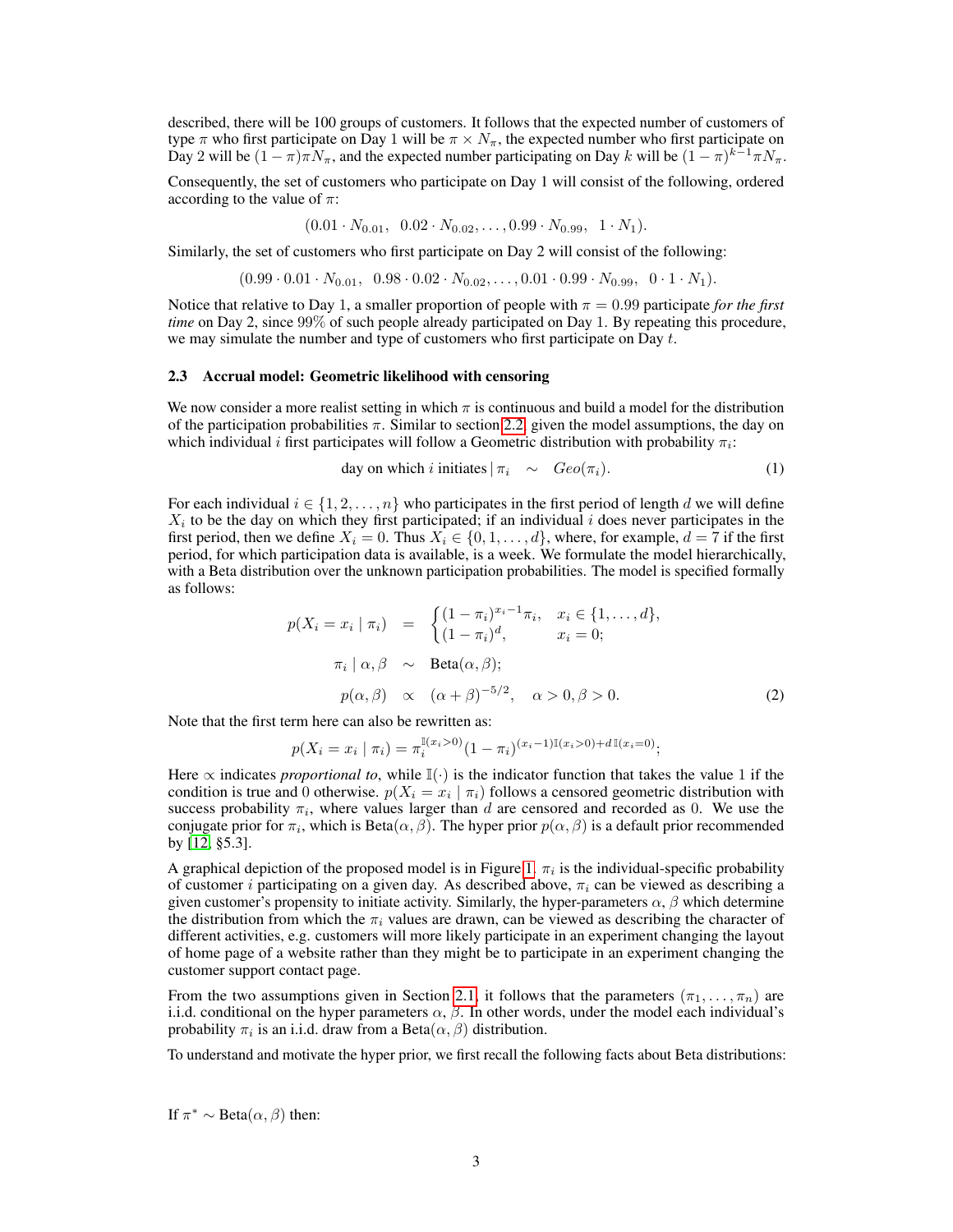<span id="page-3-1"></span>

Figure 1: The hierarchical Beta-Geometric model. ( $\alpha$ ,  $\beta$ ) are hyper-parameters; for an individual i,  $\pi_i$  is the individual-specific probability of first participating on a given day, having not participated previously;  $X_i$  indicates *either* the day on which the customer *i* first participates in first period *or* whether the individual did not participate in the first period  $(X<sub>i</sub> = 0)$ . Shaded nodes are observed; nodes shaded red indicate individuals who didn't participate in the first period.  $X_i^*$  is a prediction of when an individual who did not participate in the first period will first participate in the second period, or if they will again not participate  $(X_i^* = 0)$ .

(a)  $E[\pi^*] = \frac{\alpha}{\alpha + \beta} \in [0, 1].$ 

(b) The variance is given by:

$$
V[\pi^*] = \frac{\alpha \beta}{(\alpha + \beta)^2 (\alpha + \beta + 1)}
$$
  
= 
$$
\frac{E[\pi^*](1 - E[\pi^*])}{\alpha + \beta + 1} \le \frac{1}{4(\alpha + \beta + 1)}
$$
 (3)

where we have used the fact that  $E[\pi^*](1 - E[\pi^*]) \leq 1/4$ . Consequently, for large  $\alpha$ ,  $\beta$ , sd $(\pi^*) \approx$  $(\alpha + \beta)^{-0.5}/2.$ 

Furthermore, the hyper-prior [\(2\)](#page-2-0) corresponds to putting independent (improper) uniform priors on  $E[\pi^*] = \alpha/(\alpha + \beta)$  and  $(\alpha + \beta)^{-0.5} \approx \text{sd}(\pi^*)$ . Note that the hyperprior [\(2\)](#page-2-0) used here is *improper*; it does not integrate to 1. However, it will lead to a proper posterior provided that for at least one  $i$ ,  $0 < x_i < d$ ; see [\[12,](#page-10-11) Ex. 5.7].

# <span id="page-3-0"></span>3 Inference for the Accrual Model

In this section, we discuss how to make predictions using proposed accrual model.

#### <span id="page-3-2"></span>3.1 Posterior predictive probability of continued non-participation

We first compute the elements in the formula of the posterior predictive distribution for future point  $X_i^*$  in Figure [1.](#page-3-1) Let  $\mathbf{x} = (x_1, \ldots, x_n)$  be the vector recording the day of the first participation or 0 if there was no visit during the first period for *n* individuals, and let  $\pi = (\pi_1, \dots, \pi_n)$  be the individual-specific probabilities.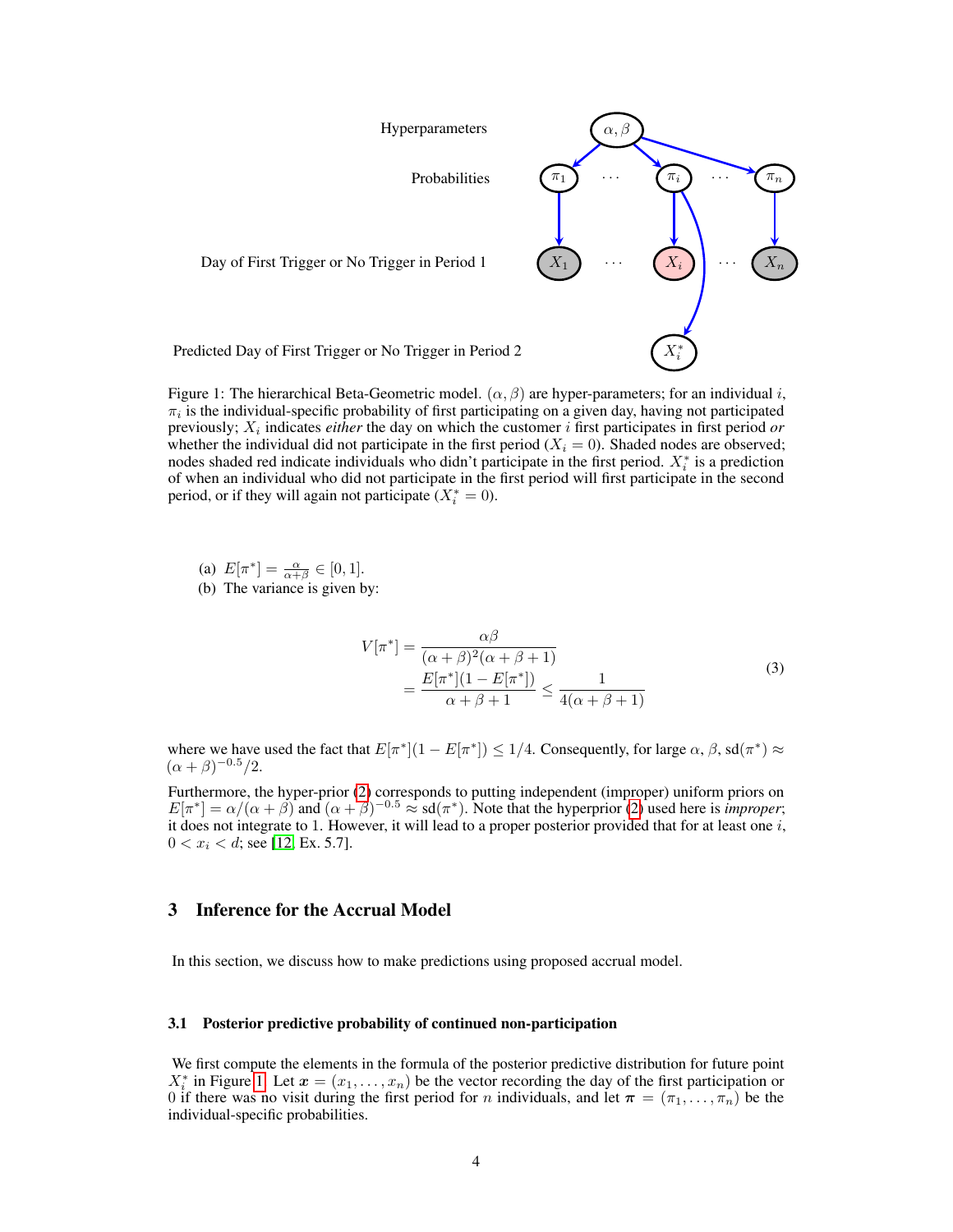From Bayes rule, following the independence assumptions, we can obtain the *joint posterior over parameters and hyper-parameters*  $(\alpha, \beta)$ :

<span id="page-4-1"></span>
$$
p(\pi, \alpha, \beta | \mathbf{x}) \propto p(\alpha, \beta) p(\pi | \alpha, \beta) p(\mathbf{x} | \pi, \alpha, \beta)
$$
  
 
$$
\propto p(\alpha, \beta) \prod_{j=1}^{n} p(\pi_j | \alpha, \beta) \prod_{k=1}^{n} p(x_k | \pi_k)
$$
  
 
$$
\propto p(\alpha, \beta) \prod_{j=1}^{n} \frac{\Gamma(\alpha + \beta)}{\Gamma(\alpha) \Gamma(\beta)} \pi_j^{\alpha - 1 + \mathbb{I}(x_j > 0)} (1 - \pi_j)^{\beta - 1 + (x_j - 1)\mathbb{I}(x_j > 0) + d\mathbb{I}(x_j = 0)}.
$$
 (4)

Similarly we obtain the *conditional posterior distribution over*  $\pi_i$  *given hyper-parameters* ( $\alpha$ ,  $\beta$ ) *and*  $data x_i$ :

<span id="page-4-0"></span>
$$
p(\pi_i | \alpha, \beta, x_i) \propto p(\pi_i | \alpha, \beta) p(x_i | \pi_i)
$$
  
= Beta( $\alpha + \mathbb{I}(x_i > 0), \beta + (x_i - 1)\mathbb{I}(x_i > 0) + d\mathbb{I}(x_i = 0)$ )  
= 
$$
\frac{\Gamma(\alpha + \beta + x_i + d\mathbb{I}(x_i = 0))}{\Gamma(\alpha + \mathbb{I}(x_i > 0))\Gamma(\beta + (x_i - 1)\mathbb{I}(x_i > 0) + d\mathbb{I}(x_i = 0))}
$$

$$
\times \pi_i^{\alpha - 1 + \mathbb{I}(x_i > 0)} (1 - \pi_i)^{\beta - 1 + (x_i - 1)\mathbb{I}(x_i > 0) + d\mathbb{I}(x_i = 0)},
$$
(5)

where we have used the fact that  $\mathbb{I}(x_i > 0) + (x_i - 1)\mathbb{I}(x_i > 0) = x_i\mathbb{I}(x_i > 0) = x_i$ . Here [\(5\)](#page-4-0) follows from the form of the joint posterior [\(5\)](#page-4-1), which shows  $\pi_i \perp \!\!\! \perp \pi_{-i}, x_{-i} \mid x_i, \alpha, \beta$ , where we use  $\pi_{-i} \equiv (\pi_1, \ldots, \pi_{i-1}, \pi_{i+1}, \pi_n)$  to indicate the 'other' elements of  $\pi$  and likewise for  $x_{-i}$ ; the conditional independence here may also be obtained by applying the graphical d-separation criterion to the DAG shown in Figure [1.](#page-3-1) Thus from [\(5\)](#page-4-0) we obtain:

$$
p(\pi | \alpha, \beta, x) = \prod_{j=1}^{n} p(\pi_i | \alpha, \beta, x_i)
$$
  
= 
$$
\prod_{j=1}^{n} \frac{\Gamma(\alpha + \beta + x_j + d\mathbb{I}(x_j = 0))}{\Gamma(\alpha + \mathbb{I}(x_j > 0))\Gamma(\beta + (x_j - 1)\mathbb{I}(x_j > 0) + d\mathbb{I}(x_j = 0))}
$$
  
\$\times \pi\_j^{\alpha - 1 + \mathbb{I}(x\_j > 0)}(1 - \pi\_j)^{\beta - 1 + (x\_j - 1)\mathbb{I}(x\_j > 0) + d\mathbb{I}(x\_j = 0)}\$ (6)

Similar to the development in [\[12,](#page-10-11) §5.3, Eq.(5.5) Eq.(5.8)], the *posterior over the hyper-parameters*  $\alpha$ ,  $\beta$  is then:

<span id="page-4-2"></span>
$$
p(\alpha, \beta | \mathbf{x}) = \frac{p(\alpha, \beta, \pi | \mathbf{x})}{p(\pi | \alpha, \beta, \mathbf{x})}
$$
(7)  

$$
\propto p(\alpha, \beta) \prod_{j=1}^{n} \frac{\Gamma(\alpha + \mathbb{I}(x_j > 0))\Gamma(\beta + (x_j - 1) \mathbb{I}(x_j > 0) + d\mathbb{I}(x_j = 0))}{\Gamma(\alpha + \beta + x_j + d\mathbb{I}(x_j = 0)} \frac{\Gamma(\alpha + \beta)}{\Gamma(\alpha)\Gamma(\beta)}.
$$

For a given individual i, who did not participate in the first period, so  $X_i = 0$ , we will define  $X_i^*$  to be the first day on which the individual participates in the second period of length  $d^*$ , or, as before, we define  $X_i^* = 0$  if they also never participate in the second period. Given the hyper-parameters  $(\alpha, \beta)$ , it follows from [\(5\)](#page-4-0) that:

$$
p(X_i^* = x_i^* | \alpha, \beta, X_i = 0)
$$
  
= 
$$
\int p(X_i^* = x_i^* | \pi_i, \alpha, \beta, X_i = 0) p(\pi_i | \alpha, \beta, X_i = 0) d\pi_i
$$
  
= 
$$
\int p(X_i^* = x_i^* | \pi_i) p(\pi_i | \alpha, \beta, X_i = 0) d\pi_i
$$
  
= 
$$
\frac{\Gamma(\alpha + \mathbb{I}(x_i^* > 0)) \Gamma(\beta + d + (x_i^* - 1) \mathbb{I}(x_i^* > 0) + d^* \mathbb{I}(x_i^* = 0))}{\Gamma(\alpha + \beta + d + x^* + d^* \mathbb{I}(x_i^* = 0))} \frac{\Gamma(\alpha + \beta + d)}{\Gamma(\alpha) \Gamma(\beta + d)}.
$$
 (8)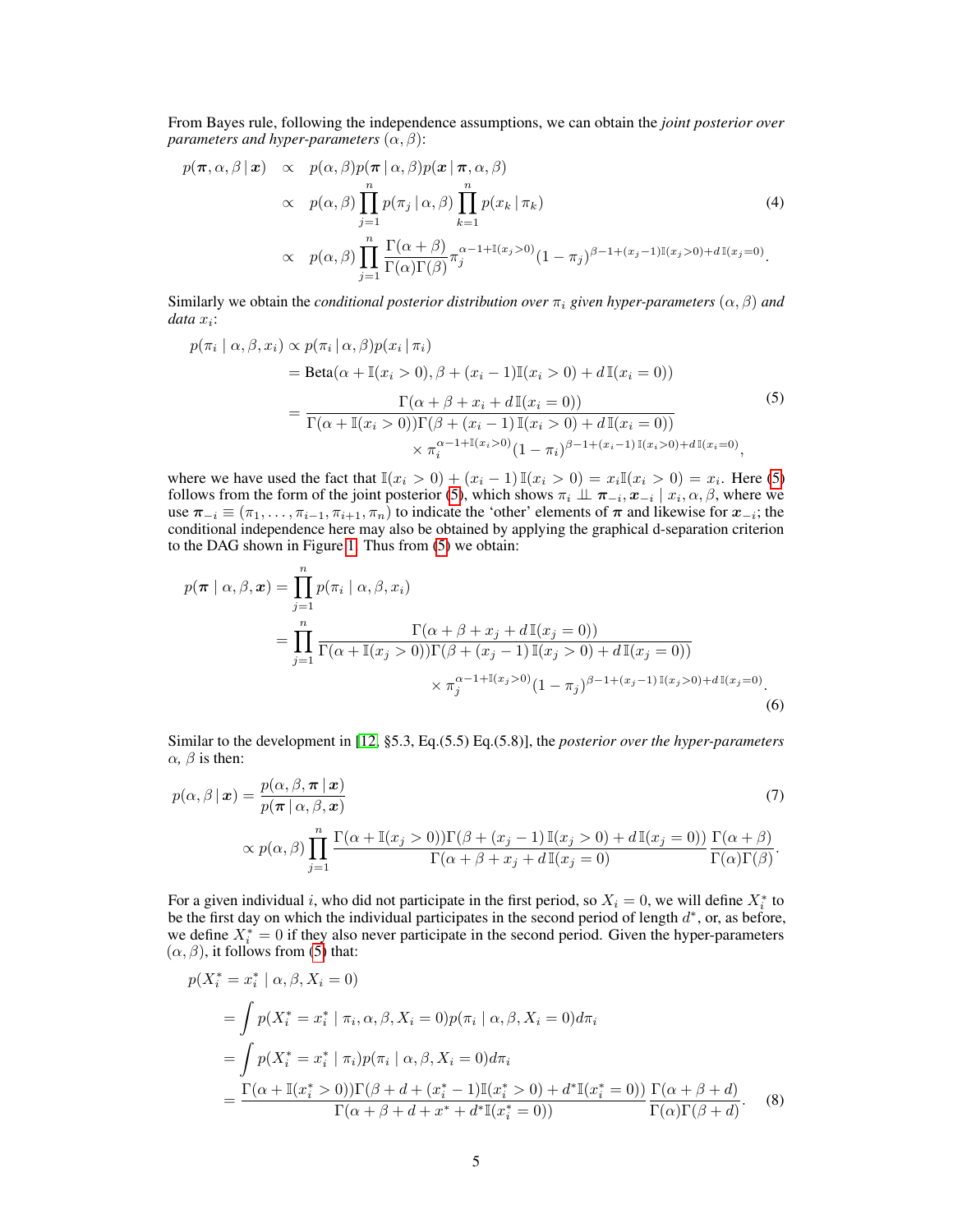Thus, conditional on hyper-parameters  $(\alpha, \beta)$ , the *probability that an individual who has not participated in the first period will again not participate in the second period* is:

$$
p(X_i^* = 0 \mid \alpha, \beta, X_i = 0) = \frac{\Gamma(\alpha)\Gamma(\beta + d + d^*)}{\Gamma(\alpha + \beta + d + d^*)} \frac{\Gamma(\alpha + \beta + d)}{\Gamma(\alpha)\Gamma(\beta + d)} \equiv q_0(\alpha, \beta, \mathbf{x}).
$$
 (9)

We express the probability  $q_0(\alpha, \beta, x)$  of continued non-participation as a function of the full first period data x because this determines the set of individuals  $i$  who did not participate in the first period, for whom  $X_i = 0$ . Note that under the model this probability will be the same for all people who did not participate in the first week.

#### 3.2 Predicting the number of new individuals in the second period

Let  $n_0$  be the number of individuals who did not participate in the first period. Similarly, let  $\{i_1, \ldots, i_{n_0}\}$  be the subset of individuals who did not participate in the first period.

Given  $\alpha$ ,  $\beta$  the corresponding variables  $\{X_{i_1}^*,\dots X_{i_{n_0}}^*\}$  are i.i.d., and have probability  $q_0(\alpha,\beta,\mathbf{x})$  of taking the value 0. It follows that given  $\alpha$ ,  $\beta$  the *number* of individuals  $n_{00}$  who did not participate in the first period and who again did not participate in the second period will follow a binomial distribution, with the following parameters:<sup>[2](#page-5-0)</sup>

<span id="page-5-3"></span><span id="page-5-1"></span>
$$
n_{00} | \alpha, \beta, \mathbf{x} \sim \text{Binomial}(n_0, q_0(\alpha, \beta, \mathbf{x})) \tag{10}
$$

Hence a simple Monte-Carlo scheme for simulating from the posterior for  $n_{00}$  is as follows:

- 1. Simulate  $\alpha$ ,  $\beta$  from the posterior distribution [\(7\)](#page-4-2);
- 2. For each value of  $(\alpha, \beta)$  draw a number from the Binomial distribution given by [\(10\)](#page-5-1).

In step one we use the (straight) Monte-Carlo Ratio-of-Uniforms algorithm [\[13,](#page-10-12) [14\]](#page-10-13) to sample  $\alpha$ ,  $\beta$ . A point estimator of  $n_{00}$  may be obtained by taking the median of the different draws from step 2. We use the posterior median as it is more robust than the posterior mean.

Thus the number of individuals who did not participate in the first period, but did participate in the second period is:

individuals triggering for the first time in Period 
$$
2 = n_0 - n_{00}
$$
 (11)

Hence we are able to efficiently obtain samples from the posterior for the number of additional individuals participating during the second period.

#### 3.3 Inference when total population size is unknown

In the development so far, we have supposed that the number of censored observations,  $n_0$  corresponding to individuals who did not show up in the first period, is known. This will hold in settings where the population of users is known, for example, where subscriptions or accounts are required for participation.. However, in some situations this may not be the case.

Fortunately, this turns out not to be a practical issue since: provided that the number of censored observations is large relative to the number of uncensored observations, the posterior distribution for the number of additional individuals who will participate for the first time in the second period is not sensitive to the exact number of censored observations; see Section [4.](#page-6-0) In more detail, one may use a plug-in estimate of  $n_0$  given by a multiple  $\lambda$  of the uncensored observations:

<span id="page-5-2"></span>
$$
\hat{n}_0 = \lambda \sum_{i=1}^n \mathbb{I}(x_i^* > 0).
$$
 (12)

 $\lambda$  can be tuned via cross validation [\[15\]](#page-10-14) on past data.

<span id="page-5-0"></span><sup>&</sup>lt;sup>2</sup>Note that the posterior distribution for  $n_{00}$  is *not* a Beta-Binomial distribution.  $n_{00}$  is Binomial given  $(\alpha, \beta)$ , but the posterior over  $(\alpha, \beta)$  is *not* a Beta distribution.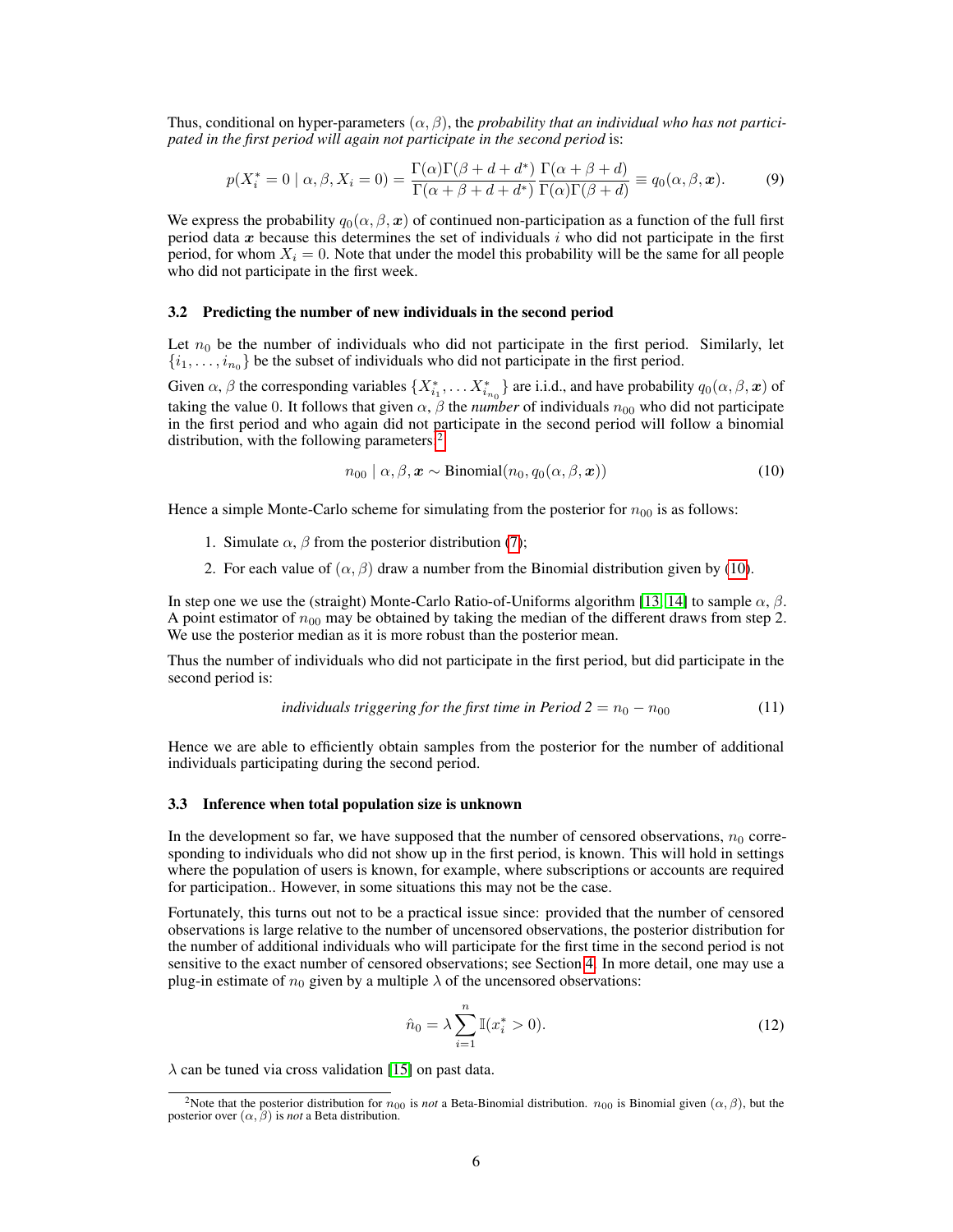## <span id="page-6-0"></span>4 Simulations

In order to evaluate the performance of the model, we obtained participation data from experiments performed at a large tech company during the last year in the United States. We collected data from 1961 of experiments that ran for at least 2 weeks, and 976 that ran for at least 4 weeks. For each experiment we used the number of new customers first participating in the experiment each day during the first week to predict the total sample size if the experiment were to continue running for k weeks in total, where  $k = 2, 3, 4, 5$ . (Axes in these plots are not annotated owing to business confidentiality.)

#### 4.1 Illustrative Example

We first demonstrate the method using data from a single experiment that ran for at least 2 weeks. Figure [2a](#page-7-0) shows the participation data from the first week of the experiment. Here the X-axis represents the day index  $t = 1, 2, \ldots, 7$ , while the Y-axis is the number of customers who first participate in the experiment on day  $t$ .

Following the development in Section [3](#page-3-0) for this experiment we first obtained samples from the joint posterior distribution over the hyper-parameters  $\alpha$  and  $\beta$ , and drew samples from the joint posterior predictive distribution for the number of new customers who first participate in each successive week. We define  $S_t$  to be the number of new customers who first participate in the experiment on day t. Thus the vector  $x = (x_1, \ldots, x_n)$  in Section [3.1](#page-3-2) will consist of  $S_1$  ones,  $S_2$  twos  $\ldots, S_7$  sevens. Since data on the total population size was not available, the number of individuals who did not participate in the first week was estimated via [\(12\)](#page-5-2) with  $\lambda = 10$ ; note that this may be expressed as  $\hat{n}_0 = \lambda \sum_{i=1}^7 S_i$  and is an estimate of the number of zeros in the vector x. Here  $\lambda = 10$  was selected by tuning from a set of four past experiments. Since  $n$  can be large in some experiments, the use of the sufficient statistics  $(S_1, \ldots, S_7)$  can greatly speed up the computation relative to simply using x.

For the experimental data shown in Figure [2a,](#page-7-0) Figure [2b](#page-7-0) shows a scatterplot of 1000 samples of the hyper-parameters ( $\alpha$ ,  $\beta$ ) drawn from posterior distribution [7](#page-4-2) together with an estimated density plot. We used an implementation of the (straight) Monte-Carlo Ratio-of-Uniforms algorithm [\[13,](#page-10-12) [14,](#page-10-13) [16,](#page-10-15) [17\]](#page-10-16) to obtain these samples. The actual scales of the X and Y axes in Figure [2b](#page-7-0) are small indicating that, under the model, the posterior distribution for  $\alpha$  and  $\beta$  is concentrated.

For each pair of  $(\alpha, \beta)$  values, we then use Equation [9](#page-5-3) with  $d^* = \{7, 14, 21, 28\}$  to obtain samples from the joint posterior predictive distribution for the probability that an individual who did not participate in the experiment in the first week will again not participate in the subsequent 1, 2, 3 and 4 weeks if the experiment were to continue running. Plugging these probabilities and  $\hat{n}_0$  into Equation [10](#page-5-1) results in predictions for the number of customers who did not participate in the initial period and who also do not participate in the second period of  $d^*$  days, denoted  $\hat{n}_{00}(d^*)$  where  $d^* = \{7, 14, 21, 28\}$ . Thus the predicted number of customers first participating in the experiment in the k-th week is  $\hat{n}_{00}((k-2)*7) - \hat{n}_{00}((k-1)*7)$  where  $k \in \{2,3,4,5\}$  and  $\hat{n}_{00}(0) = \hat{n}_0$ . We repeat this procedure for all pairs of  $\alpha$  and  $\beta$  values. This results in samples from the posterior distribution over the function giving the number of new customers in each subsequent successive week. The 1000 predicted curves corresponding to the posterior draws are shown in Figure [2c.](#page-7-0) The predicted curves show little variability, which is perhaps not surprising, given that, as shown in Figure [2b,](#page-7-0) the posterior over  $\alpha$  and  $\beta$  is highly concentrated,

In Figure [3a](#page-7-1) we show how the predicted number of customers first participating the experiment at week 2 is relatively insensitive to changes in  $\lambda$ . Specifically, Figure [3a](#page-7-1) shows boxplots giving 1000 posterior draws for for each value of  $\lambda \in \{1, 2, 3, \ldots, 30\}$ . As can be seen, when  $\lambda$  ranges from 8 to 30, the median of the boxplot for the posterior predictive distribution is approximately constant. The red dotted line in this plot is the ground truth. Though the posterior median underestimates the ground truth, the accuracy is adequate for practical purposes.

#### 4.2 Comparison of Bayesian Model to Other Approaches

We considered the following three baseline models: 1. Time-Series Model; 2. Log-Linear Model; 3. Random Forest Models.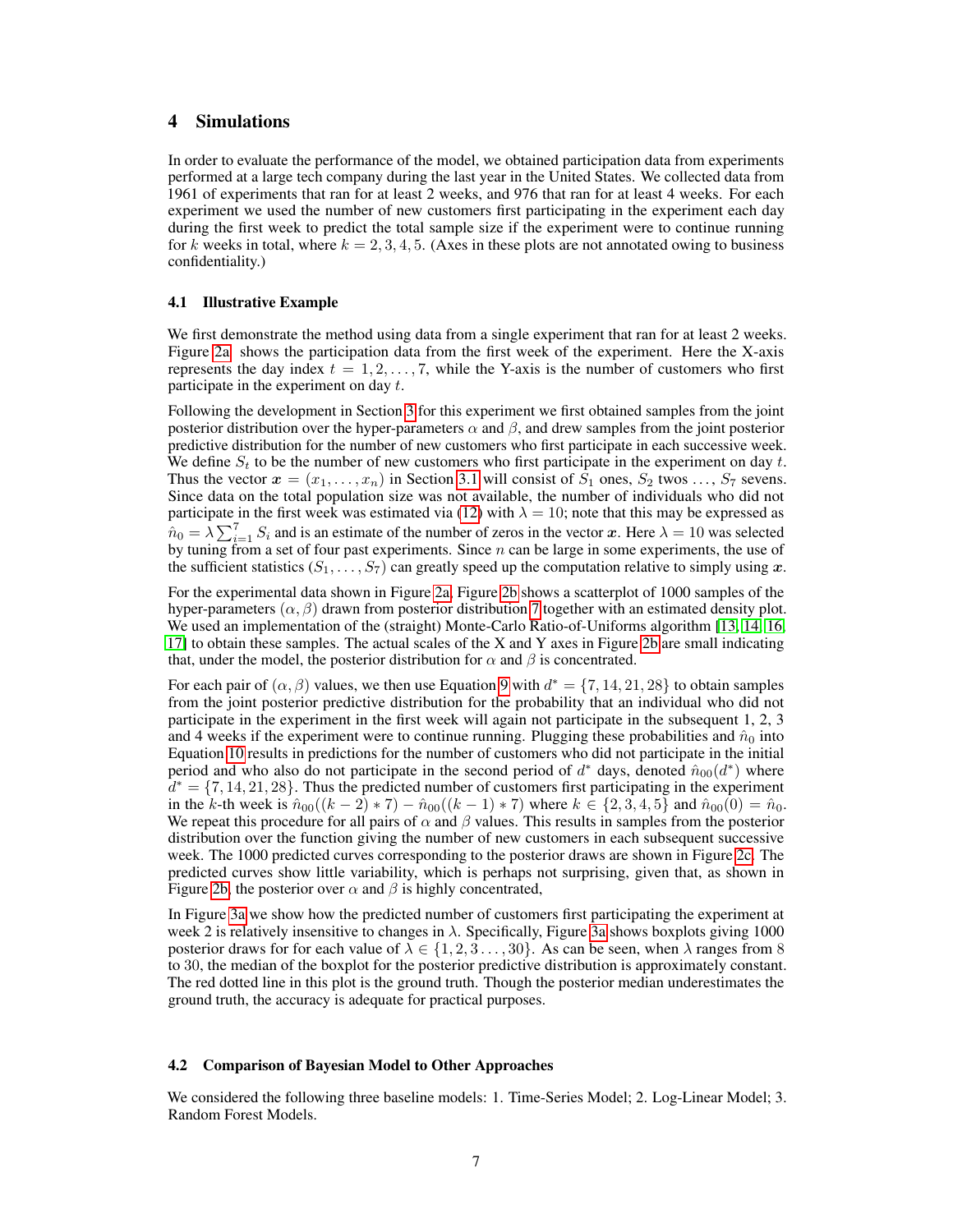<span id="page-7-0"></span>

(a) Observed data for an experiment (b) Scatter plot and density plot of (c) Predicted curves from 1000 simuposterior  $(\alpha, \beta)$ lations.

Figure 2: For the sake of simplicity, we label customers participating the experiment first time as "new customers". (a) the X-axis represents the day since the experiment start; Y-axis represents the number of new customers appeared in the experiment every day in the initial period. (b) Scatter plot of 1000 pairs of ( $\alpha$ ,  $\beta$ ) values sampled from Equation [7](#page-4-2) given the data in Figure [2a](#page-7-0) with  $\lambda = 10$ . Contour lines show the density of  $(\alpha, \beta)$  and nested contours indicate regions of higher local density. (c) the Y-axis represents the predicted number of new customers participating the experiment at week k, where  $k \in \{1, 2, 3, 4\}$ . The plot displays 1000 posterior draws for the prediction functions corresponding to the  $(\alpha, \beta)$  samples in Figure [2a.](#page-7-0)

<span id="page-7-1"></span>

customers participating the experiment at week<br>2 against different  $\lambda$  values

(b) Comparison of predictions using different methods

Figure 3: (a) Box plots of the predicted number of new customers participating in the experiment in Figure [2a](#page-7-0) at week 2 from 1000 simulations using different lambda values,  $\lambda \in \{1, 2, ..., 30\}$ . Left bottom corner of the plot is (0, 0). X axis is the value of lambda. Each boxplot displays the distribution of 1000 draws from the posterior predictive distribution for the number of new customers at week 2 obtained when using a specific value of lambda. The Red dotted line is the ground truth observed at week 2. (b) Comparison of the predicted number of new customers participating in the experiment shown in Figure [2a](#page-7-0) at the k-th week using different methods. The X-axis represents the week index and the Y-axis represents the number of customers first participating in the experiment at week k. True number for week 1 is observed and numbers for week 2, 3, 4, 5 are predicted using different methods. The red curve shows the predictions using the proposed Bayesian model. Log linear predicted curve is the bottom blue one and random forest is the purple one on the top. Green curve shows the ground truth.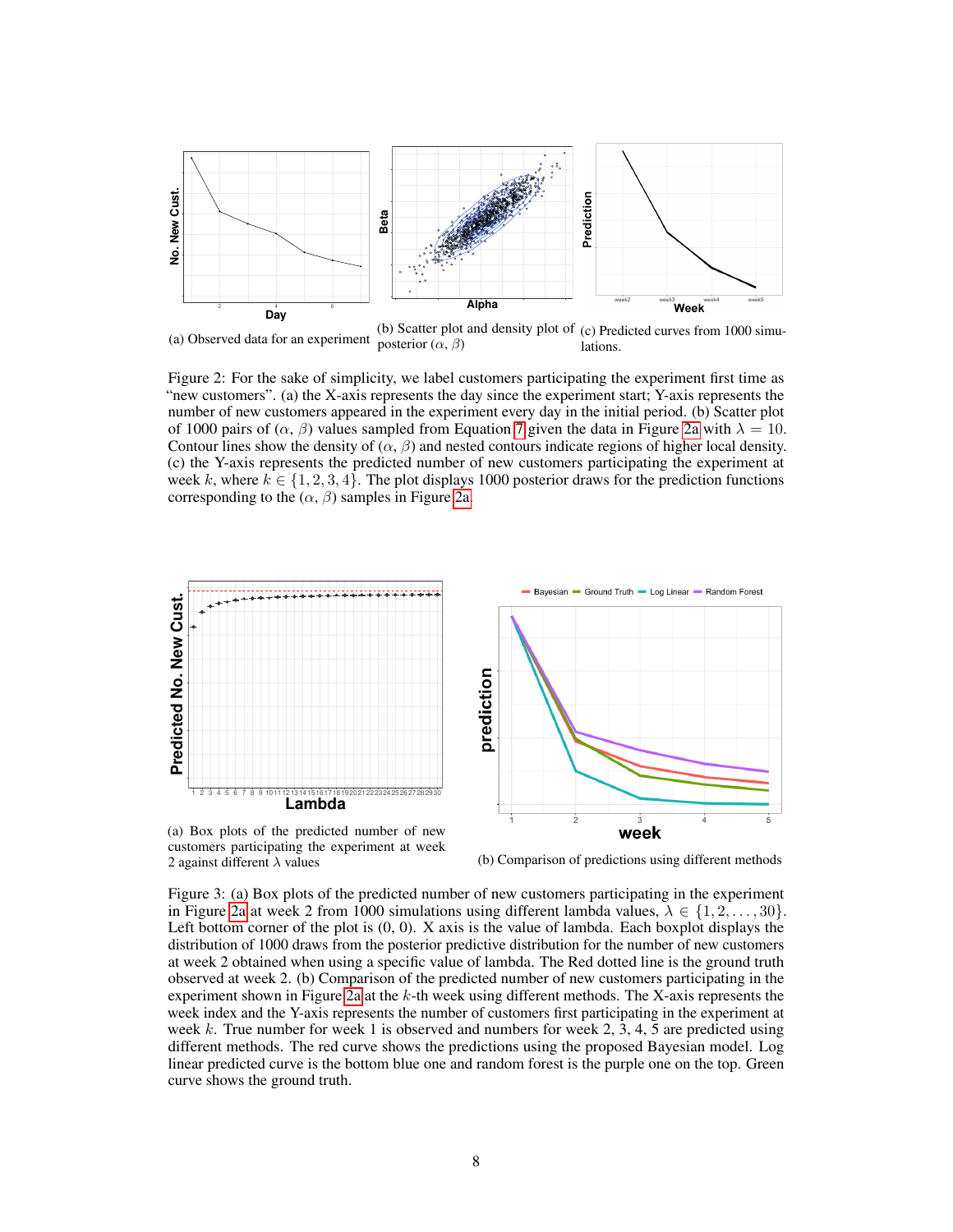<span id="page-8-0"></span>

Figure 4: The vertical axes show the true number of new customers participating in an experimental at kth week; the horizontal axes give the predicted count of new customers participating based on the first week of data. The 45° line, corresponding to perfect prediction, is shown in red. Scatter plots contains prediction at week  $k$  for experiments running at least  $k$  weeks. Left panel shows results for 981 experimental that ran for 2 weeks; Right panel shows 488 experimental that ran for 4 weeks. Plots compare the performance of the proposed predictor (top), random forest regression (middle) and log linear predictor (bottom) at (a) 2 weeks (b) 4 weeks. For visualization purposes, outliers in the log linear predictor are Winsorized at the maximum value on the horizontal axis and indicated by  $+$ .

Time-series (ARIMA) models are widely used to predict online traffic trends [\[1,](#page-10-0) [2\]](#page-10-1). The challenge to apply time series model to our problem include: (1) online A/B test usually has a short experiment period leading to an insufficient number of observed time points; (2) The participation data are non-stationary requiring the specification of a model for the trend, but the trend here is of primary interest! (3) The absence of relevant covariates that could be used to model the trend. We fitted ARIMA models to the initial 7 days of data using auto.arima in the forecast R package [\[18\]](#page-10-17). Random walk ARIMA(0, 1, 0) was fitted but generated very poor predictions. We also tried to de-trend using linear regression on the number of days  $t$ , but this gives poor predictions due to the extrapolation. Since the time-series approaches were qualitatively much less competitive than the others, we do not consider these models further.

A simple log-linear model is:

$$
\log(T_d + 1) = \beta_0 + \beta_1 d + \epsilon_d,\tag{13}
$$

where  $T_d$  is the number of customers who first participate the experiment on day d and  $\epsilon_d$  are independent errors with  $E[\epsilon_d | d] = 0$ . Estimates for  $\beta_0$  and  $\beta_1$  may be obtained by linear regression of the log of the number of new participants on day d against d, for  $d = 1, \ldots, 7$ . The predicted number of new customers at week k can be extrapolated by plugging in  $d = 7*(k-1)+1,\ldots,7*k$ and then summing the predictions.

A Random Forest Model [\[19\]](#page-10-18) is a flexible and general machine learning model. It uses bagging and ensemble techniques to obtain estimates from a set of regression trees. Here we assume that there is a training set of previous participation data, both from the initial period *and* the subsequent periods for a large set of experiments. In more detail, the i-th row and j-th column of the feature matrix S is  $S_{i,j}$ : the number of customers first participating in the experiment i at day j where  $j \in \{1, \ldots, 7\}$ . Let the response variable be  $F_{i,k}$ , the number of customers first participating the experiment i at week k, where  $k \in \{2, 3, 4, 5\}$ . We fit 4 different random forest models on training set :  $F_k \sim RF(S)$ , where  $k = 2, 3, 4, 5$  and make prediction for each model on the testing set. We use the random forest package in R [\[20\]](#page-10-19) with 500 trees and default number of variables  $(2 - 3)$  randomly sampled as candidates at each split as parameters.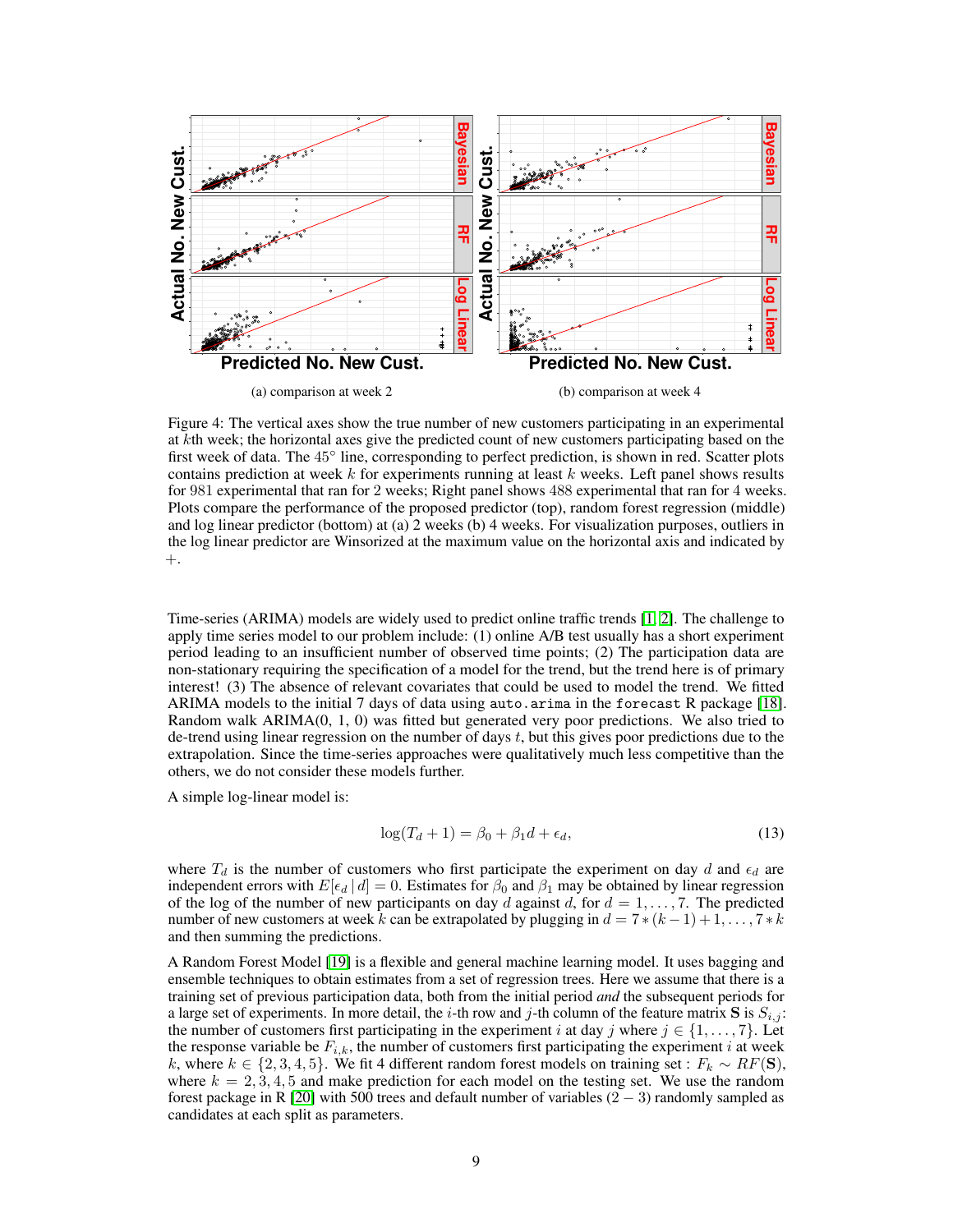Figure [3b](#page-7-1) compares the predicted curves using proposed Bayesian model, log linear regression, random forest regression and the ground truth for the example experiment in Figure [2a.](#page-7-0) We use the median among 1000 simulations as the predictor for the proposed Bayesian model. For the random forest, the testing data is the feature matrix of the target experiment while the training data are the feature matrix and responses for experiments (approximately 300) that took place before the target experiment. The selection of training data here mimics the way that such a model would be implemented in practice. As illustrated in Figure [3b,](#page-7-1) the Bayesian predictor has the best performance in this illustrative example.

To assess performance on the full meta-analysis, we sort the 1961 experiments that ran for at least 2 weeks by their start date and, in order to accommodate the Random Forest, we split the first half of this set as the training dataset and the second half as the testing dataset. As before, we used  $\lambda = 10$  in the Bayesian model. We repeat the same procedure for 976 experiments running for at least 4 weeks and predict the number of customers first participating at week 4. Figure [4](#page-8-0) shows the true number of new customers participating in the experiment at the kth week vs the predicted values using different methods. The  $y = x$  line is shown in red in order to aid visual inspection of the performance of the various models. The plots suggest that (1) the Bayesian method has similar performance to the random forest model while the log linear predictor is unstable; (2) The Bayesian model tends to underestimate the ground truth.

We use the Root Mean Square Error (RMSE) and Mean absolute percentage error (MAPE) to quantify the prediction performance.

$$
RMSE = \sqrt{\sum_{i=1}^{n} \frac{(Predicted_i - Actual_i)^2}{n}}.
$$

$$
MAPE = \frac{100}{n} \sum_{i=1}^{n} \left| \frac{Predicted_i - Actual_i}{Actual_i} \right|.
$$

Table [1](#page-9-0) compares the RMSE and MAPE for the random forest regression, log linear regression and the proposed Bayesian estimator. These results confirm that the Bayesian model slightly outperforms the log-linear and random forest model in terms of MAPE and has similar performance to the random forest model in terms of RMSE. Both model outperform the Log linear model. Note that whereas the Random Forest model has access to the training data, this is not used by the log-linear or Bayesian approaches (other than for selecting  $\lambda$ ).

<span id="page-9-0"></span>Table 1: RMSE and MAPE comparison between the log linear, random forest regression and Bayesian predictors.

|           | Week 2      |             | Week 4      |             |
|-----------|-------------|-------------|-------------|-------------|
|           | <b>RMSE</b> | <b>MAPE</b> | <b>RMSE</b> | <b>MAPE</b> |
| $Log-Lin$ | $1.84e+11$  | $5.72e+5%$  | $9.06e+17$  | $1.12e+13%$ |
| RF        | $7.05e+0.5$ | 44.06%      | $5.49e+05$  | 165.22%     |
| Bayes     | $7.11e+05$  | 32.59%      | $5.01e+0.5$ | 84.57%      |

#### 5 Conclusion

We have proposed a Bayesian approach to predicting online activity in a fixed population. We demonstrated the utility of this method by applying it to predict sample size in online A/B testing. We evaluated the performance of our predictions by comparing to the ground truth and other baselines in a large collection of online experiments. Our results show the practical utility of the proposed method.

There are several further refinements that we intend to explore. As indicated by Figure [3a,](#page-7-1) we found that in practice the proposed model typically slightly underestimates the ground truth. One possible explanation is that there may be growth in the pool of potential users that is occurring while the experiments is running. This suggests that it may be possible to improve predictions by incorporating additional (dynamic) information regarding population size.